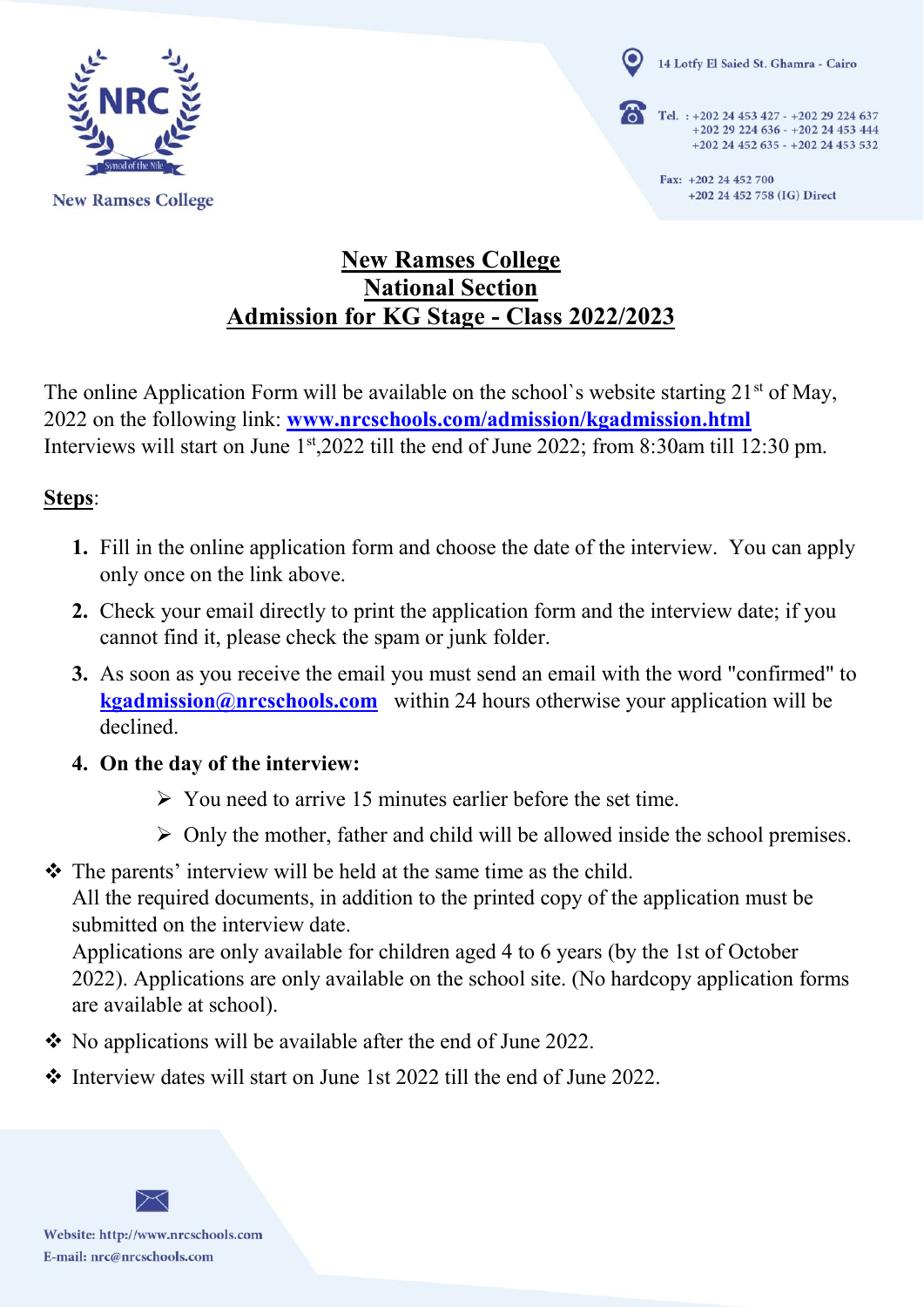

**New Ramses College** 

14 Lotfy El Saied St. Ghamra - Cairo

Tel. : +202 24 453 427 - +202 29 224 637 +202 29 224 636 - +202 24 453 444 +202 24 452 635 - +202 24 453 532

> Fax: +202 24 452 700 +202 24 452 758 (IG) Direct

## **The required papers:**

- **1.** It is essential to bring a copy of the child's Health ID card (with the stamps) from the Health Insurance Office closest to the child's place of residency (as written in the parent's ID).
- **2.** A recent issue of the original computerized Birth certificate of the child and a copy of it.
- **3.** 12 recent photos of the child with his /her name written on them.
- **4.** Attach the child`s photo to the application.
- **5.** A copy of valid ID cards of both parents.
- **6.** A copy of the University Certificate of both parents.
- **7.** Recent gas or telephone or electricity receipt to prove the current residential address of the student.
- **8.** According to the Ministry of Education Instructions:
	- a. If the father is not present for the interview, the mother must bring with her a General or Private Power of Attorney signed by the father authorizing her to act on his behalf when applying for schools according to the Child's Law and the instructions of the Ministry of Education.
- **9.** In case of divorce, an enforced court judgment of the child's guardianship regarding his/her education must be presented.
- $\hat{\mathbf{v}}$  The child Will Not be accepted without fully presenting all of the previous documents.

## **Conditions of Acceptance:**

- **1.** Both father and mother must attend the interview.
- **2.** Parents should, preferably, be mastering the English language; hence, enabling them to help their child in education.
- **3.** Both parents and the child must pass the interviews.

Website: http://www.nrcschools.com E-mail: nrc@nrcschools.com